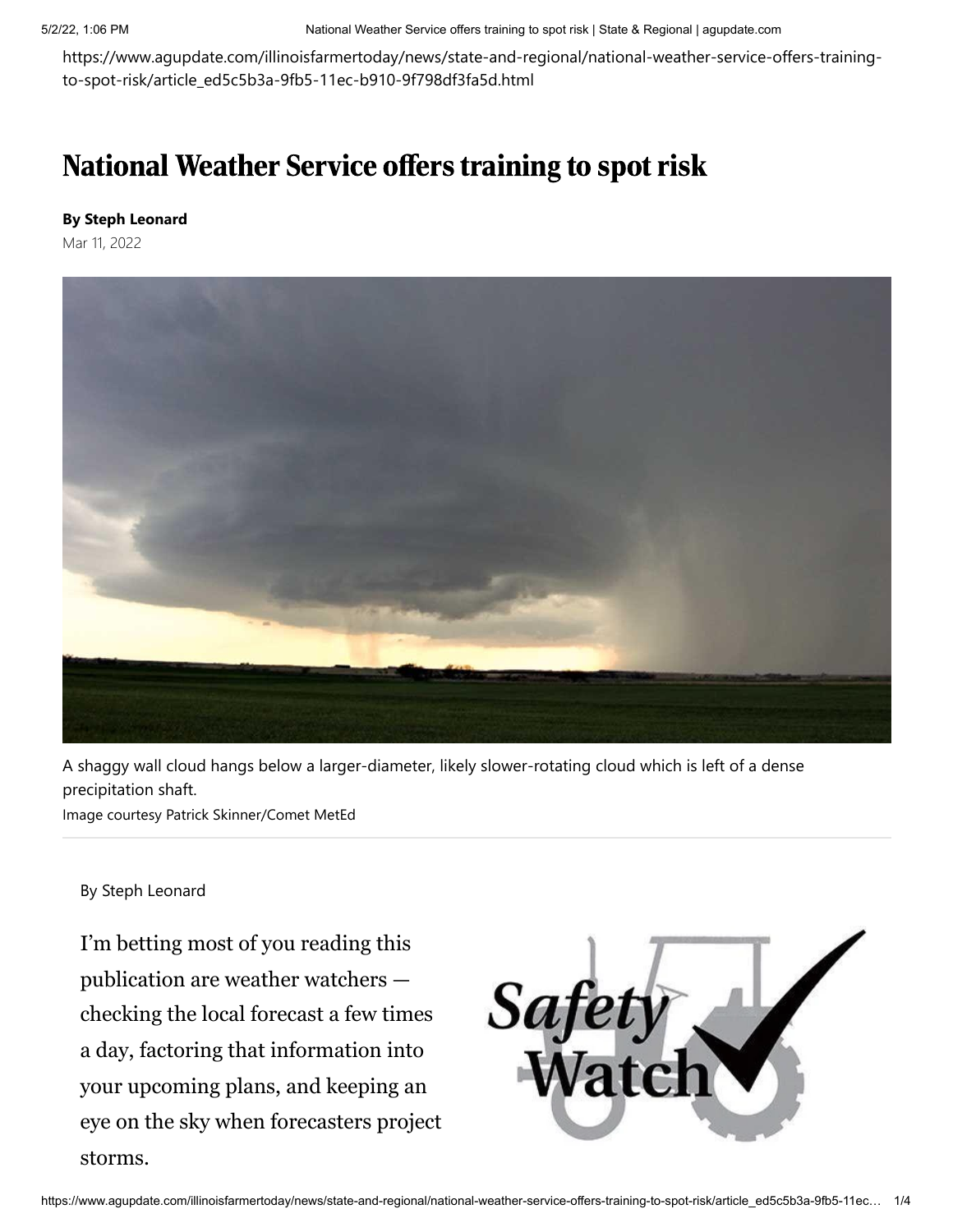We're heading into spring's wild weather season with its potential for severe thunderstorms, wind and tornadoes at the same time we'll spend more time outside working, in recreation and at kids' activities, so now is the right time for a refresher on storm hazards, what to look for and how to respond.

Last spring, with this transitional weather in mind, I signed up for storm spotter training through my local National Weather Service office, the NWS Quad Cities Storm Spotters.

The National Weather Service sponsors SKYWARN, a program made up of thousands of volunteers across the U.S. who have taken SKYWARN training. This training is provided several ways: face-to-face by local forecasters, through online modules, or a combination of in-person and online, depending on the requirements of each local NWS weather forecast office. (A list of local NWS offices and contacts is available at **[bit.ly/3tnJptP](http://bit.ly/3tnJptP)**).

## **People are also reading…**

- **1 [Different soil types across Missouri lead to many practices](https://www.agupdate.com/missourifarmertoday/news/crop/different-soil-types-across-missouri-lead-to-many-practices/article_1f47ece4-c672-11ec-ad71-7736b667b2d7.html#tracking-source=in-article-popular)**
- **2 [Get sheep, goats started on feed faster at the feedlot](https://www.agupdate.com/midwestmessenger/livestock/other/get-sheep-goats-started-on-feed-faster-at-the-feedlot/article_24dab07a-c0d6-11ec-a208-cbdb36de91da.html#tracking-source=in-article-popular)**
- **3 [Bittersweet memories](https://www.agupdate.com/community/bittersweet-memories/article_cfda82d4-c635-11ec-bb16-6f72035e6acb.html#tracking-source=in-article-popular)**
- **4 [We're just blowin' and burnin' in the wind](https://www.agupdate.com/midwestmessenger/opinion/columnists/barb_bierman_batie/we-re-just-blowin-and-burnin-in-the-wind/article_1375bc90-c4cc-11ec-85e7-c30cda1d3823.html#tracking-source=in-article-popular)**

The SKYWARN spotter training online has two units, Role of the SKYWARN Spotter, which covers what and how to communicate to a local NWS office while staying safe and aware, and SKYWARN Spotter Convective Basics, which covers basics of thunderstorm development, storm structure and identifying potential severe weather.

While the training module notes that it takes about two hours to complete these units, I took my time, spending extra time going through the impressive array of images and photos showing features of storm systems covered in the Convective Basics unit.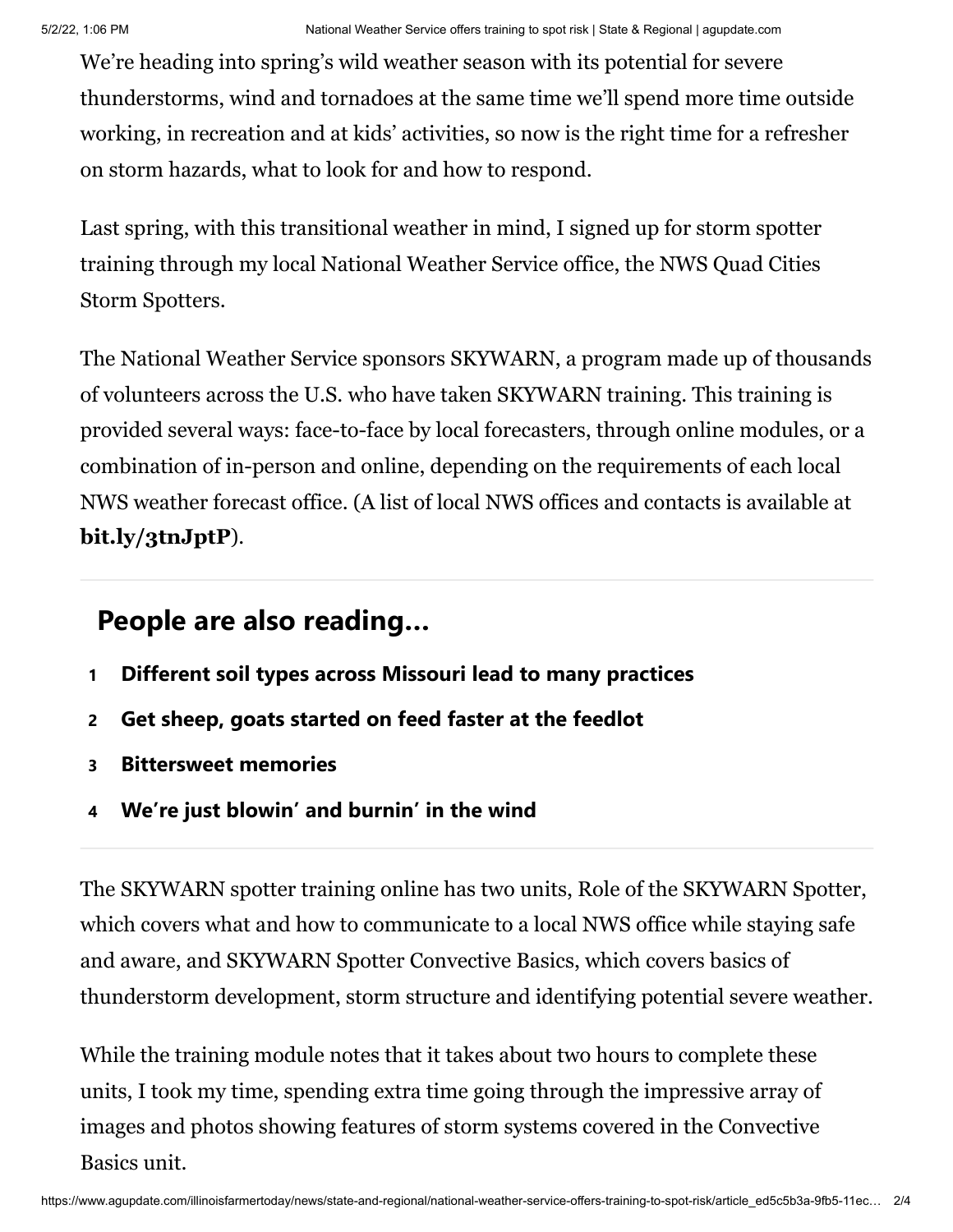To be clear, SKYWARN storm spotters are not storm chasers, rather spotters relay real-time reports to local NWS forecast offices of conditions they're observing on the ground — this is called "providing ground truth" — that can help forecasters make decisions on getting NWS warnings out to the public.

Spotter networks have been around since the early 1940s, when around 100 loosely organized "networks" were located near U.S. ammunition plants to warn of hazardous lightning and inform decision making. Since the NWS SKYWARN program was established in the 1970s, the number of trained spotters has grown to 350,000 to 400,000 trained volunteers.

The NWS encourages "anyone with an interest in public service to join the SKYWARN program. Volunteers include police and fire personnel, dispatchers, EMS workers, public utility workers and private citizens. Individuals affiliated with hospitals, schools, churches and nursing homes or who have a responsibility for protecting others are encouraged to become a spotter."

But the classes and online training aren't exclusive to those who wish to volunteer as spotters. Anyone with an interest in weather, or who wants to learn about storms, or who wants to learn more to ease their fear of storms, are welcome and encouraged to attend.

One of the most important concepts emphasized in the training is safety.

The first online unit, Role of the SKYWARN Spotter, reinforces the "ACES" concept an acronym for Awareness, Communication, Escape Routes and Safe Zones — which includes guidelines used by emergency management personnel to remain safe in any situation.

- Awareness means constantly observing the situation around you, being aware of potential hazards and possible outcomes so you can make decisions to minimize those risks;
- Communication is about relaying your whereabouts to others on a regular basis and having multiple lines of communication available to keep yourself and